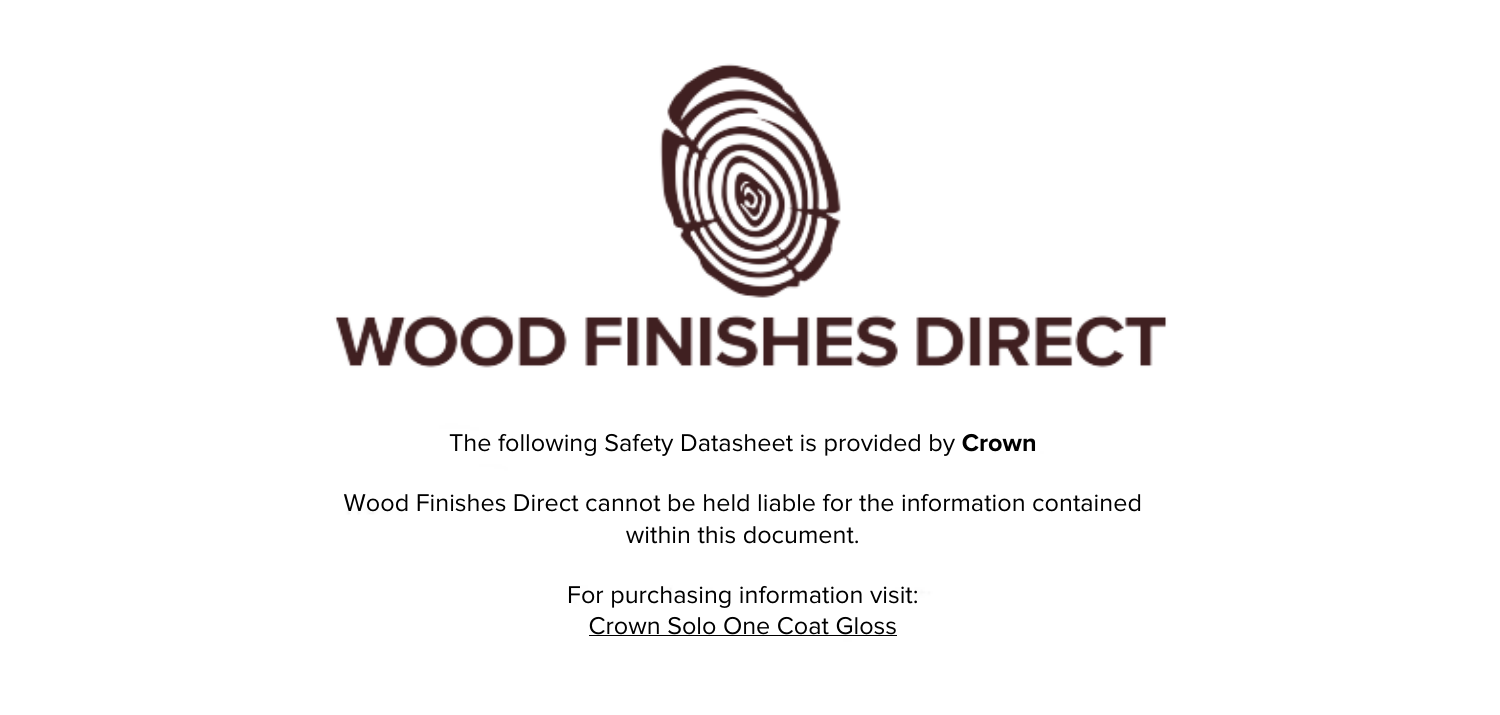

# **Crown Retail Solo One Coat Gloss**

Conforms to Regulation (EC) No. 1907/2006 (REACH), Annex II, as amended by Regulation (EU) No. 2015/830 - United Kingdom: Northern Ireland

# **SECTION 1: Identification of the substance/mixture and of the company/undertaking**

| 1.1 Product identifier |                                  |
|------------------------|----------------------------------|
| Product name:          | Crown Retail Solo One Coat Gloss |
| Product identity:      | 271UK10W01                       |
| Product type :         | alkyd paint                      |

#### **1.2 Relevant identified uses of the substance or mixture and uses advised against**

Field of application : Decoration of interior and exterior wood & metal. Applied by brush and roller. See container for details Identified uses : Consumer applications, Professional applications.

#### **1.3 Details of the supplier of the safety data sheet**

| Company details | Crown Paints Limited   | Crown Paints Ireland Ltd.      |
|-----------------|------------------------|--------------------------------|
|                 | PO Box 37. Crown House | Unit 8A Coolmine Central       |
|                 | Hollins Road, Darwen   | Porters Road, Coolmine Ind Est |
|                 | Lancashire, BB3 0BG    | Dublin 15, D15 AX9A            |
|                 | Tel: 01254 704951      | Tel: 00353 1 8164400           |
|                 | crownpaint.co.uk       |                                |

#### **1.4 Emergency telephone number**

01254 704951 (08.00-17.00)

| Contact Person:<br><b>Product SHE Information Manager</b><br>SHE@crownpaints.co.uk |               |
|------------------------------------------------------------------------------------|---------------|
| Date of issue :                                                                    | 10 June 2021  |
| Date of previous issue :                                                           | 10 June 2021. |

### **SECTION 2: Hazards identification**

### **2.1 Classification of the substance or mixture**

Product definition : Mixture

# **Classification according to Regulation (EC) No. 1272/2008 [CLP/GHS]**

Flam. Liq. 3, H226 STOT SE 3, H336

See Section 11 for more detailed information on health effects and symptoms.

Warning

### **2.2 Label elements**

Hazard pictograms :



container or label at hand.

Signal word : Hazard statements :

H226 - Flammable liquid and vapour. H336 - May cause drowsiness or dizziness.

open flames and other ignition sources. No smoking.

Precautionary statements : General :

Prevention :

Response : Storage :

IF INHALED: Call a POISON CENTER or doctor if you feel unwell. Store locked up. Store in a well-ventilated place. Keep container tightly closed.

Wear protective gloves. Wear eye or face protection. Keep away from heat, hot surfaces, sparks,

Read label before use. Keep out of reach of children. If medical advice is needed, have product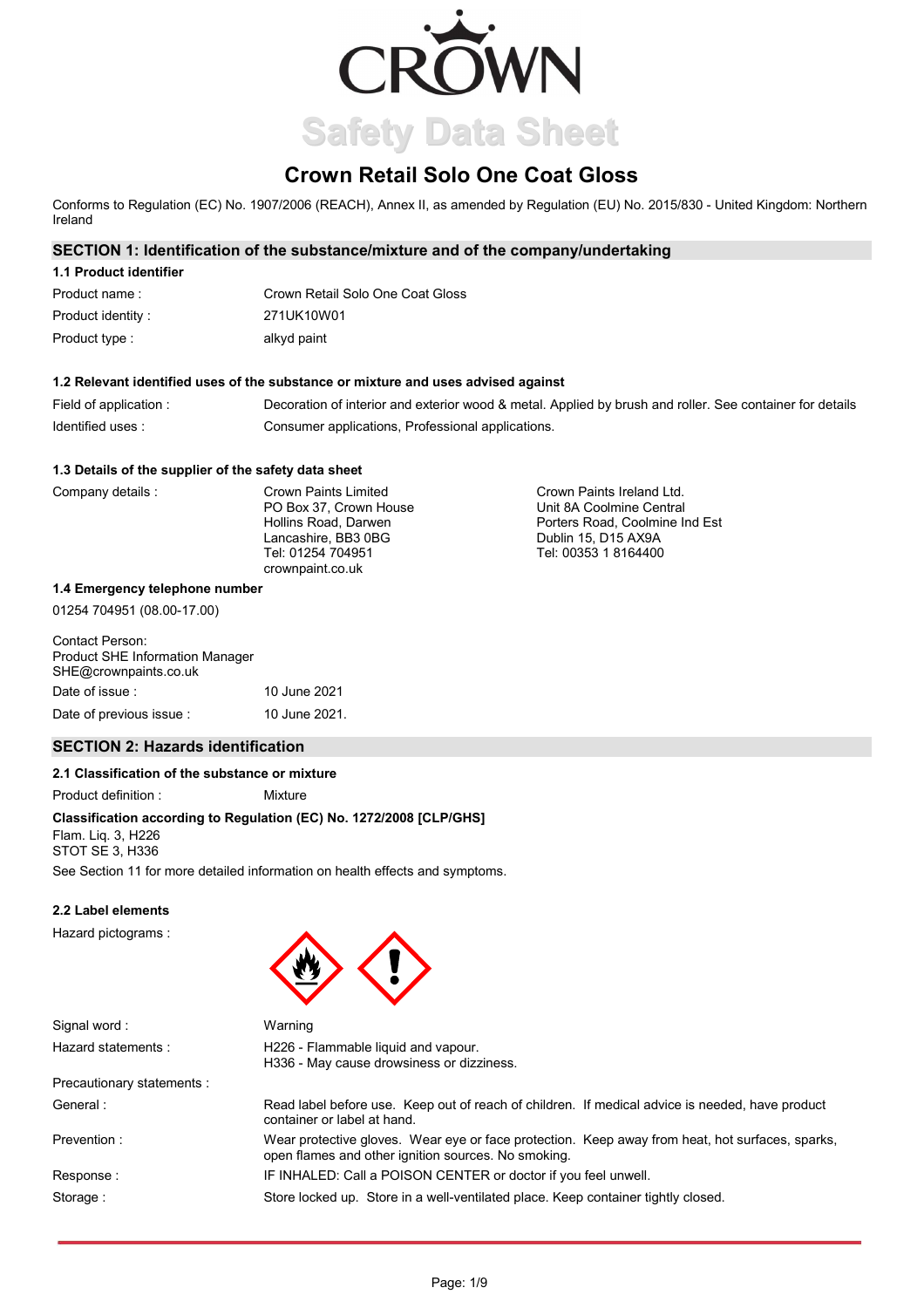# **SECTION 2: Hazards identification**

| Disposal:                                                    | Dispose of contents and container in accordance with all local, regional, national and international<br>regulations.                                                                                 |
|--------------------------------------------------------------|------------------------------------------------------------------------------------------------------------------------------------------------------------------------------------------------------|
| Hazardous ingredients :                                      | hydrocarbons, $C9-C11$ , n-alkanes, isoalkanes, cyclics, $\lt 2\%$ aromatics<br>hydrocarbons, C9-C11, n-alkanes, isoalkanes, cyclics, <2% aromatics                                                  |
| Supplemental label elements :                                | Warning! Hazardous respirable droplets may be formed when sprayed. Do not breathe spray or mist.<br>Warning! Hazardous respirable droplets may be formed when sprayed. Do not breathe spray or mist. |
| Special packaging requirements                               |                                                                                                                                                                                                      |
| Containers to be fitted with child-<br>resistant fastenings: | Not applicable.                                                                                                                                                                                      |
| Tactile warning of danger:                                   | Not applicable.                                                                                                                                                                                      |

#### **2.3 Other hazards**

This mixture does not contain any substances that are assessed to be a PBT or a vPvB.

Other hazards which do not result None known. in classification :

### **SECTION 3: Composition/information on ingredients**

#### **3.2 Mixtures**

| Product/ingredient name                                                 | <b>Identifiers</b>                                                                     | $\frac{9}{6}$ | <b>Regulation (EC) No. 1272/2008 [CLP]</b>                           | <b>Type</b>   |
|-------------------------------------------------------------------------|----------------------------------------------------------------------------------------|---------------|----------------------------------------------------------------------|---------------|
| titanium dioxide                                                        | REACH #: 01-2119489379-17  <br>EC: 236-675-5<br>CAS: 13463-67-7<br>Index: 022-006-00-2 | $≥25 - ≤50$   | Carc. 2, H351 (inhalation)                                           | $[1] [2] [*]$ |
| hydrocarbons, C9-C11, n-alkanes,<br>isoalkanes, cyclics, < 2% aromatics | REACH #: 01-2119463258-33  <br>EC: 265-150-3 (919-857-5)<br>CAS: 64742-48-9            | ≥10 - ≤25     | Flam. Lig. 3, H226<br>STOT SE 3, H336<br>Asp. Tox. 1, H304<br>EUH066 | $[1]$         |
| hydrocarbons, C9-C11, n-alkanes,<br>isoalkanes, cyclics, <2% aromatics  | REACH #: 01-2119463258-33<br>EC: 919-857-5 (265-150-3)<br>CAS: 64742-48-9              | $≥3 - ≤5$     | Flam. Lig. 3, H226<br>STOT SE 3, H336<br>Asp. Tox. 1, H304<br>EUH066 | $[1]$         |
| trimethylolpropane                                                      | REACH #: 01-2119486799-10<br>$EC: 201-074-9$<br>CAS: 77-99-6                           | $\leq 0.3$    | Repr. 2, H361fd                                                      | $[1]$         |
|                                                                         |                                                                                        |               | See Section 16 for the full text of the H statements declared above. |               |

Contains titanium dioxide >1%. The Annex VI classification of TiO<sub>2</sub> does not apply to this mixture according to its Notes W, V and 10.

There are no additional ingredients present which, within the current knowledge of the supplier and in the concentrations applicable, are classified as hazardous to health or the environment and hence require reporting in this section.

#### **Type**

[1] Substance classified with a health or environmental hazard

[2] Substance with a workplace exposure limit, see section 8.

[3] Substance meets the criteria for PBT according to Regulation (EC) No. 1907/2006, Annex XIII

[4] Substance meets the criteria for vPvB according to Regulation (EC) No. 1907/2006, Annex XIII

[5] Substance of equivalent concern

[6] Additional disclosure due to company policy

[\*] The classification as a carcinogen by inhalation applies only to mixtures placed on the market in powder form containing 1% or more of titanium dioxide particles with diameter  $\leq 10$  µm not bound within a matrix.

#### **SECTION 4: First aid measures**

#### **4.1 Description of first aid measures**

| General:                    | In all cases of doubt, or when symptoms persist, seek medical attention. Never give anything by mouth<br>to an unconscious person.                                                                                                                                                                                 |
|-----------------------------|--------------------------------------------------------------------------------------------------------------------------------------------------------------------------------------------------------------------------------------------------------------------------------------------------------------------|
| Eye contact:                | Check for and remove any contact lenses. Immediately flush eyes with plenty of water for at least 15<br>minutes, occasionally lifting the upper and lower eyelids. In all cases of doubt, or when symptoms<br>persist, seek medical attention.                                                                     |
| Inhalation:                 | Remove to fresh air. Keep person warm and at rest. If unconscious, place in recovery position and<br>seek medical advice.                                                                                                                                                                                          |
| Skin contact:               | Remove contaminated clothing and shoes. Wash skin thoroughly with soap and water or use<br>recognised skin cleanser. Do NOT use solvents or thinners.                                                                                                                                                              |
| Ingestion:                  | If swallowed, seek medical advice immediately and show this container or label. Keep person warm<br>and at rest. Do not induce vomiting unless directed to do so by medical personnel. Lower the head so<br>that vomit will not re-enter the mouth and throat.                                                     |
| Protection of first-aiders: | No action shall be taken involving any personal risk or without suitable training. If it is suspected that<br>fumes are still present, the rescuer should wear an appropriate mask or self-contained breathing<br>apparatus. It may be dangerous to the person providing aid to give mouth-to-mouth resuscitation. |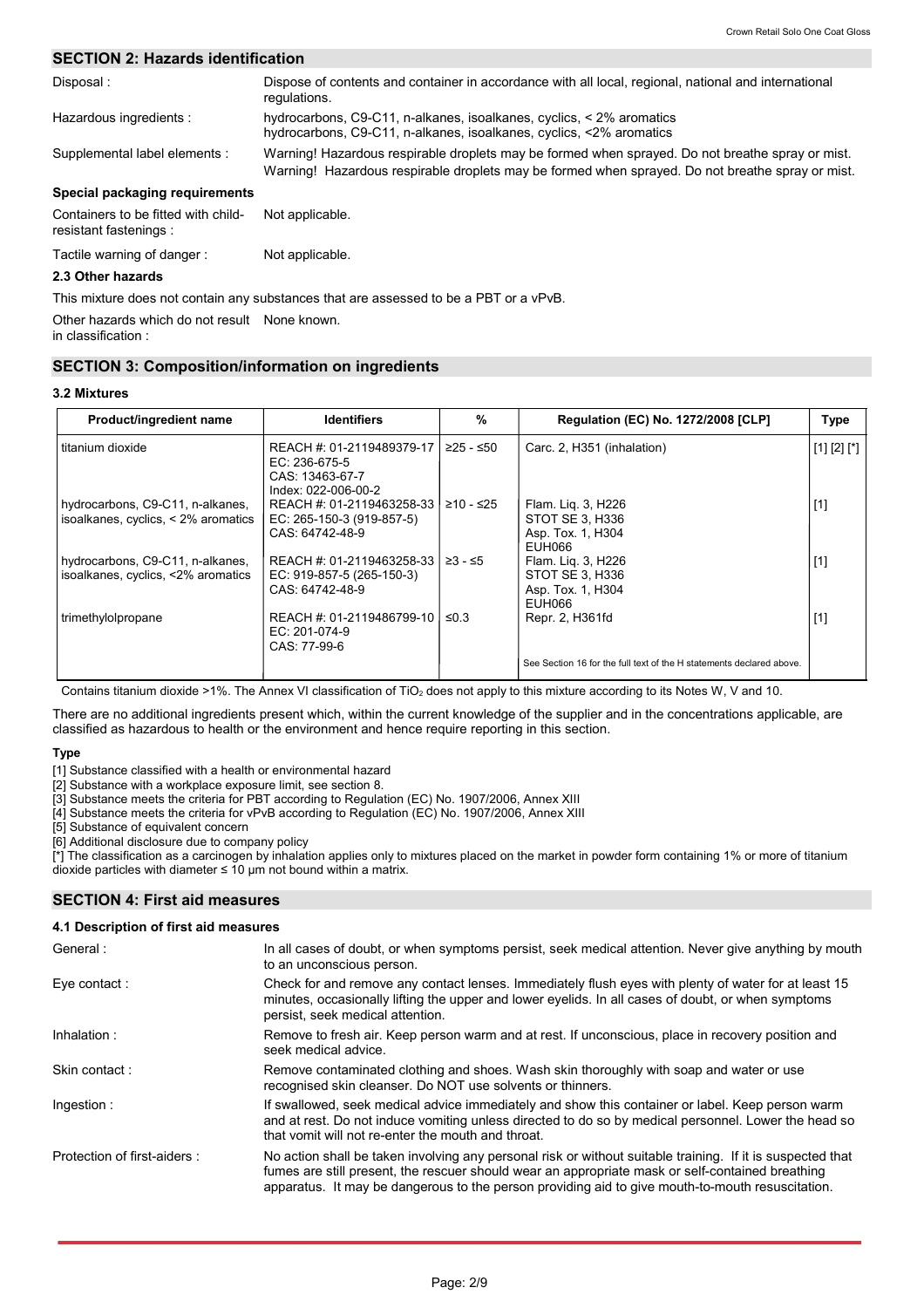# **SECTION 4: First aid measures**

#### **4.2 Most important symptoms and effects, both acute and delayed**

| Potential acute health effects |                                                                                                                                             |
|--------------------------------|---------------------------------------------------------------------------------------------------------------------------------------------|
| Eye contact:                   | No known significant effects or critical hazards.                                                                                           |
| Inhalation:                    | Can cause central nervous system (CNS) depression. May cause drowsiness or dizziness.                                                       |
| Skin contact:                  | No known significant effects or critical hazards.                                                                                           |
| Ingestion:                     | Can cause central nervous system (CNS) depression.                                                                                          |
| Over-exposure signs/symptoms   |                                                                                                                                             |
| Eye contact:                   | No specific data.                                                                                                                           |
| Inhalation:                    | Adverse symptoms may include the following:<br>nausea or vomiting<br>headache<br>drowsiness/fatigue<br>dizziness/vertigo<br>unconsciousness |
| Skin contact:                  | No specific data.                                                                                                                           |
| Ingestion:                     | No specific data.                                                                                                                           |

#### **4.3 Indication of any immediate medical attention and special treatment needed**

| Notes to physician:   | Treat symptomatically. Contact poison treatment specialist immediately if large quantities have been<br>ingested or inhaled. |
|-----------------------|------------------------------------------------------------------------------------------------------------------------------|
| Specific treatments : | No specific treatment.                                                                                                       |

### **SECTION 5: Firefighting measures**

#### **5.1 Extinguishing media**

| Extinguishing media: | Recommended: alcohol resistant foam, $CO2$ , powders, water spray. |
|----------------------|--------------------------------------------------------------------|
|                      | Not to be used : waterjet.                                         |

#### **5.2 Special hazards arising from the substance or mixture**

| Hazards from the substance or   | Flammable liquid and vapour. Runoff to sewer may create fire or explosion hazard. In a fire or if |
|---------------------------------|---------------------------------------------------------------------------------------------------|
| mixture :                       | heated, a pressure increase will occur and the container may burst, with the risk of a subsequent |
|                                 | explosion.                                                                                        |
| Hazardous combustion products : | Decomposition products may include the following materials: carbon oxides metal oxide/oxides      |

### **5.3 Advice for firefighters**

Promptly isolate the scene by removing all persons from the vicinity of the incident if there is a fire. No action shall be taken involving any personal risk or without suitable training. Fire will produce dense black smoke. Exposure to decomposition products may cause a health hazard. Cool closed containers exposed to fire with water. Do not release runoff from fire to drains or watercourses. Fire-fighters should wear appropriate protective equipment and self-contained breathing apparatus (SCBA) with a full face-piece operated in positive pressure mode. Clothing for fire-fighters (including helmets, protective boots and gloves) conforming to European standard EN 469 will provide a basic level of protection for chemical incidents.

### **SECTION 6: Accidental release measures**

### **6.1 Personal precautions, protective equipment and emergency procedures**

Exclude sources of ignition and be aware of explosion hazard. Ventilate the area. Avoid breathing vapour or mist. Refer to protective measures listed in sections 7 and 8. No action shall be taken involving any personal risk or without suitable training. If the product contaminates lakes, rivers, or sewers, inform the appropriate authorities in accordance with local regulations.

#### **6.2 Environmental precautions**

Avoid dispersal of spilt material and runoff and contact with soil, waterways, drains and sewers. Inform the relevant authorities if the product has caused environmental pollution (sewers, waterways, soil or air).

### **6.3 Methods and material for containment and cleaning up**

Stop leak if without risk. Move containers from spill area. Approach the release from upwind. Prevent entry into sewers, water courses, basements or confined areas. Wash spillages into an effluent treatment plant or proceed as follows. Contain and collect spillage with noncombustible, absorbent material e.g. sand, earth, vermiculite or diatomaceous earth and place in container for disposal according to local regulations (see Section 13). Use spark-proof tools and explosion-proof equipment. Contaminated absorbent material may pose the same hazard as the spilt product.

#### **6.4 Reference to other sections**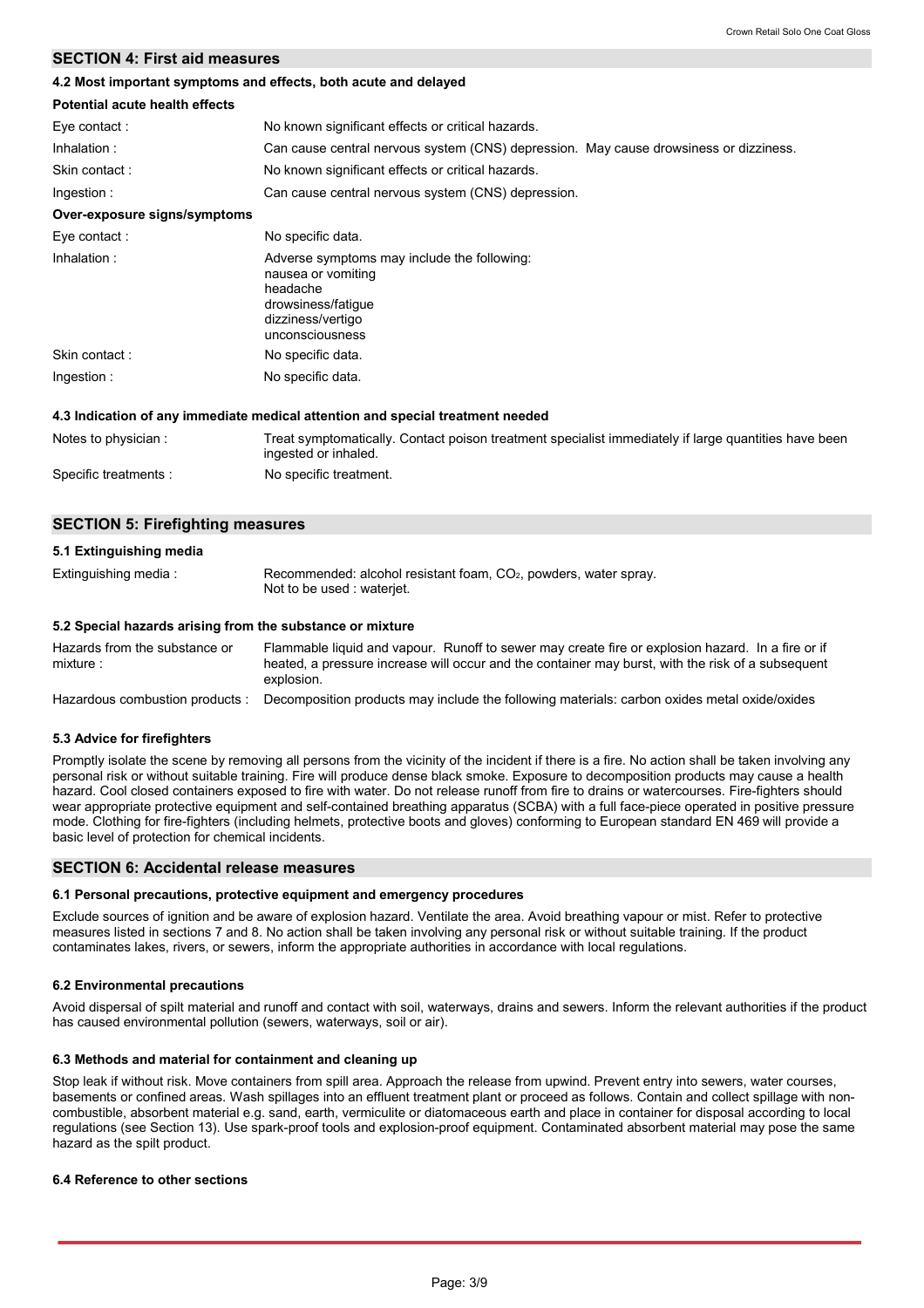# **SECTION 6: Accidental release measures**

See Section 1 for emergency contact information.

See Section 8 for information on appropriate personal protective equipment.

See Section 13 for additional waste treatment information.

### **SECTION 7: Handling and storage**

### **7.1 Precautions for safe handling**

Put on appropriate personal protective equipment (see Section 8). Eating, drinking and smoking should be prohibited in areas where this material is handled, stored and processed. Workers should wash hands and face before eating, drinking and smoking. Remove contaminated clothing and protective equipment before entering eating areas. Do not ingest. Avoid contact with eyes, skin and clothing. Avoid breathing vapour or mist. Use only with adequate ventilation. Wear appropriate respirator when ventilation is inadequate. Do not enter storage areas and confined spaces unless adequately ventilated. Keep in the original container or an approved alternative made from a compatible material, kept tightly closed when not in use. Store and use away from heat, sparks, open flame or any other ignition source. Empty containers retain product residue and can be hazardous. Do not reuse container.

Never use pressure to empty; the container is not a pressure vessel. Always keep in the same material as the supply container. Good housekeeping standards and regular safe removal of waste materials will minimise risks of spontaneous combustion and other fire hazards. The Manual Handling Operations Regulations may apply to the handling of containers of this product. Packs with a volume content of 5 litres or more may be marked with a maximum gross weight. To assist employers the following method of calculating the weight for any pack size is given. Take the pack size volume in litres and multiply this figure by the specific gravity (relative density) value given in section 9. This will give the net weight of the coating in kilograms. Allowance will then have to be made for the immediate packaging to give an approximate gross weight.

### **7.2 Conditions for safe storage, including any incompatibilities**

Store in accordance with local regulations. Store in a cool, well-ventilated area away from incompatible materials and ignition sources. Keep out of the reach of children. Keep away from: Oxidizing agents, strong alkalis, strong acids. No smoking. Prevent unauthorized access. Containers that are opened must be carefully resealed and kept upright to prevent leakage. Storage : Do not store below the following temperature: 5 °C

### **7.3 Specific end use(s)**

See separate Product Data Sheet for recommendations or industrial sector specific solutions.

### **SECTION 8: Exposure controls/personal protection**

#### **8.1 Control parameters**

| <b>Product/ingredient name</b> | <b>Exposure limit values</b> |
|--------------------------------|------------------------------|
| No exposure limit value known. |                              |

### **Recommended monitoring procedures**

If this product contains ingredients with exposure limits, personal, workplace atmosphere or biological monitoring may be required to determine the effectiveness of the ventilation or other control measures and/or the necessity to use respiratory protective equipment. Reference should be made to monitoring standards, such as the following: European Standard EN 689 (Workplace atmospheres - Guidance for the assessment of exposure by inhalation to chemical agents for comparison with limit values and measurement strategy) European Standard EN 14042 (Workplace atmospheres - Guide for the application and use of procedures for the assessment of exposure to chemical and biological agents) European Standard EN 482 (Workplace atmospheres - General requirements for the performance of procedures for the measurement of chemical agents) Reference to national guidance documents for methods for the determination of hazardous substances will also be required.

### **8.2 Exposure controls**

### **Appropriate engineering controls**

All engineering control measures used to control exposure to hazardous substances must be selected, maintained, examined and tested to meet the requirements of the Control Of Substances Hazardous to Health regulations (COSHH). Similarly all personal protective equipment, including respiratory protective equipment, must be selected, issued and maintained to meet the requirements of COSHH. These requirements include the provision of any necessary information, instruction and training with regard to their use. Special precautions should be taken during surface preparation of pre-1960's paint surfaces over wood and metal as they may contain harmful lead.

Provide adequate ventilation. Where reasonably practicable this should be achieved by the use of local exhaust ventilation and good general extraction. If these are not sufficient to maintain concentrations of solvent vapour below the relevant workplace exposure limits, suitable respiratory protection should be worn. (See personal protection below). Dry sanding, flame cutting and/ or welding of the dry paint film will give rise to dust and/ or hazardous fumes. Wet sanding should be used wherever possible. If exposure cannot be avoided by the provision of local exhaust ventilation, suitable respiratory protective equipment should be worn.

### **Individual protection measures**

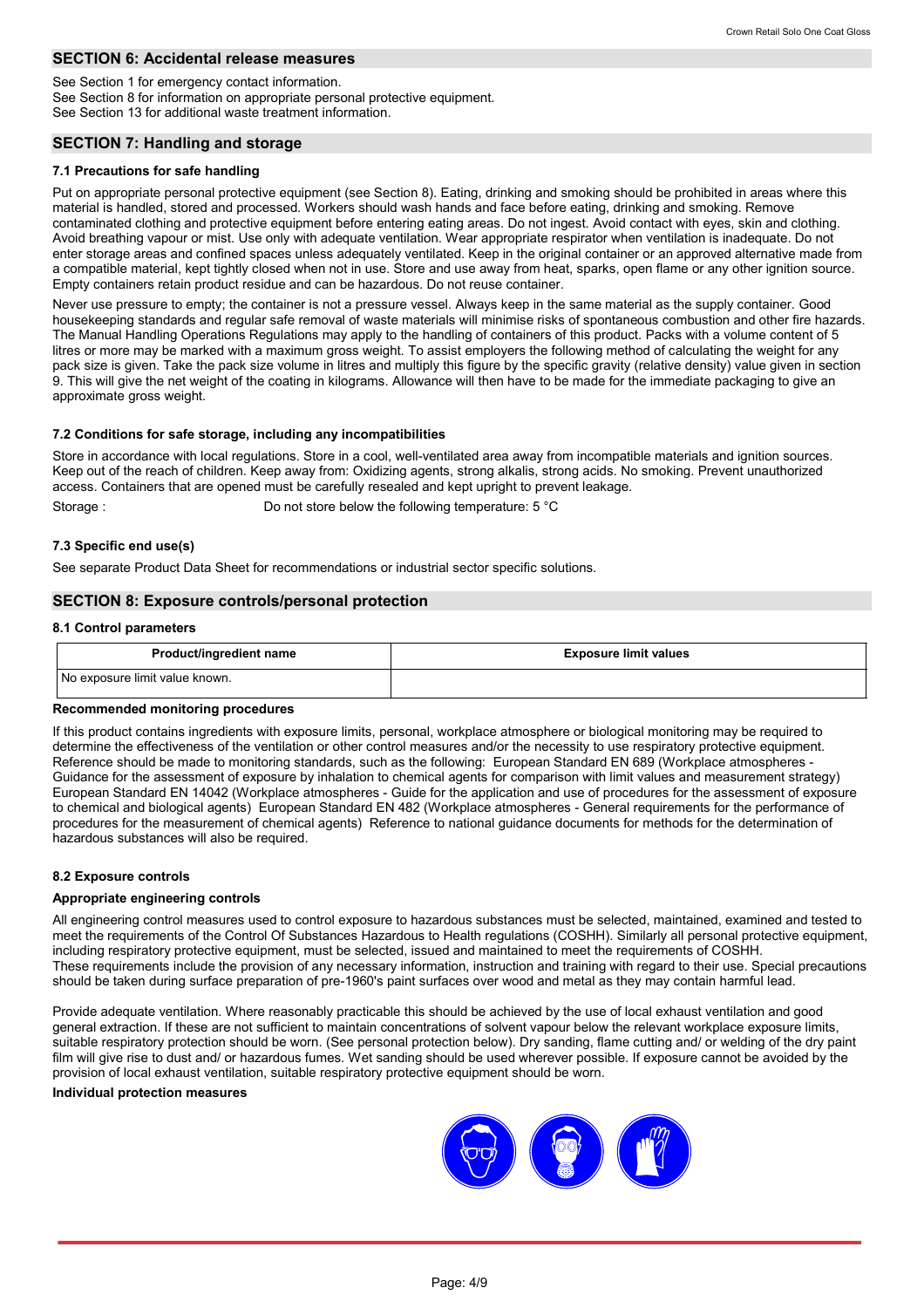### **SECTION 8: Exposure controls/personal protection**

| Gloves must be worn for all work that may result in soiling. Apron/coveralls/protective clothing must be<br>worn when soiling is so great that regular work clothes do not adequately protect skin against contact<br>with the product. Safety eyewear should be used when there is a likelihood of exposure.                                                                                                                                                                                                 |
|---------------------------------------------------------------------------------------------------------------------------------------------------------------------------------------------------------------------------------------------------------------------------------------------------------------------------------------------------------------------------------------------------------------------------------------------------------------------------------------------------------------|
| Wash hands, forearms, and face thoroughly after handling compounds and before eating, smoking,<br>using lavatory, and at the end of day.                                                                                                                                                                                                                                                                                                                                                                      |
| Safety eyewear complying with an approved standard should be used when a risk assessment<br>indicates this is necessary to avoid exposure to liquid splashes, mists, gases or dusts. If contact is<br>possible, the following protection should be worn, unless the assessment indicates a higher degree of<br>protection: safety glasses with side-shields.                                                                                                                                                  |
| Wear chemical-resistant gloves (tested to EN374) in combination with 'basic' employee training. The<br>quality of the chemical-resistant protective gloves must be chosen as a function of the specific<br>workplace concentrations and quantity of hazardous substances.                                                                                                                                                                                                                                     |
| Since the actual work situation is unknown. Supplier of gloves should be contacted in order to find the<br>appropriate type. Below listed glove(s) should be regarded as generic advice:                                                                                                                                                                                                                                                                                                                      |
| Recommended: Silver Shield / Barrier / 4H gloves, nitrile rubber, polyvinyl alcohol (PVA), Viton®<br>May be used: neoprene rubber, butyl rubber, natural rubber (latex), polyvinyl chloride (PVC)                                                                                                                                                                                                                                                                                                             |
| Personal protective equipment for the body should be selected based on the task being performed and<br>the risks involved handling this product.                                                                                                                                                                                                                                                                                                                                                              |
| Respirator selection must be based on known or anticipated exposure levels, the hazards of the<br>product and the safe working limits of the selected respirator. If working areas have insufficient<br>ventilation: When the product is applied by means that will not generate an aerosol such as, brush or<br>roller wear half or totally covering mask equipped with gas filter of type A, when grinding use particle<br>filter of type P. Be sure to use an approved/certified respirator or equivalent. |
|                                                                                                                                                                                                                                                                                                                                                                                                                                                                                                               |

### **Environmental exposure controls**

Emissions from ventilation or work process equipment should be checked to ensure they comply with the requirements of environmental protection legislation. In some cases, fume scrubbers, filters or engineering modifications to the process equipment will be necessary to reduce emissions to acceptable levels.

### **SECTION 9: Physical and chemical properties**

### **9.1 Information on basic physical and chemical properties**

| Physical state:                                   | Liquid.                                                              |
|---------------------------------------------------|----------------------------------------------------------------------|
| Odour:                                            | Solvent-like                                                         |
| $pH$ :                                            | $7 - 9$                                                              |
| Melting point/freezing point:                     | Testing not relevant or not possible due to nature of the product.   |
| Boiling point/boiling range:                      | Testing not relevant or not possible due to nature of the product.   |
| Flash point :                                     | Closed cup: $39^{\circ}$ C (102.2 $^{\circ}$ F)                      |
| Evaporation rate:                                 | Testing not relevant or not possible due to nature of the product.   |
| Flammability:                                     | Not available.                                                       |
| Upper/lower flammability or<br>explosive limits : | $1.4 - 7.6$ vol %                                                    |
| Vapour pressure :                                 | Testing not relevant or not possible due to nature of the product.   |
| Vapour density:                                   | Testing not relevant or not possible due to nature of the product.   |
| Relative density:                                 | 1.199 $g/cm^{3}$                                                     |
| Solubility(ies):                                  | Easily soluble in the following materials: cold water and hot water. |
| Partition coefficient (LogKow):                   | Testing not relevant or not possible due to nature of the product.   |
| Auto-ignition temperature :                       | Testing not relevant or not possible due to nature of the product.   |
| Decomposition temperature :                       | Testing not relevant or not possible due to nature of the product.   |
| Viscosity:                                        | Kinematic: 320 mm <sup>2</sup> /s                                    |
| Explosive properties :                            | Testing not relevant or not possible due to nature of the product.   |
| Oxidising properties :                            | Testing not relevant or not possible due to nature of the product.   |
| 9.2 Other information                             |                                                                      |

Solvent(s) % by weight : Weighted average: 24 %

Water % by weight : Weighted average: 20 %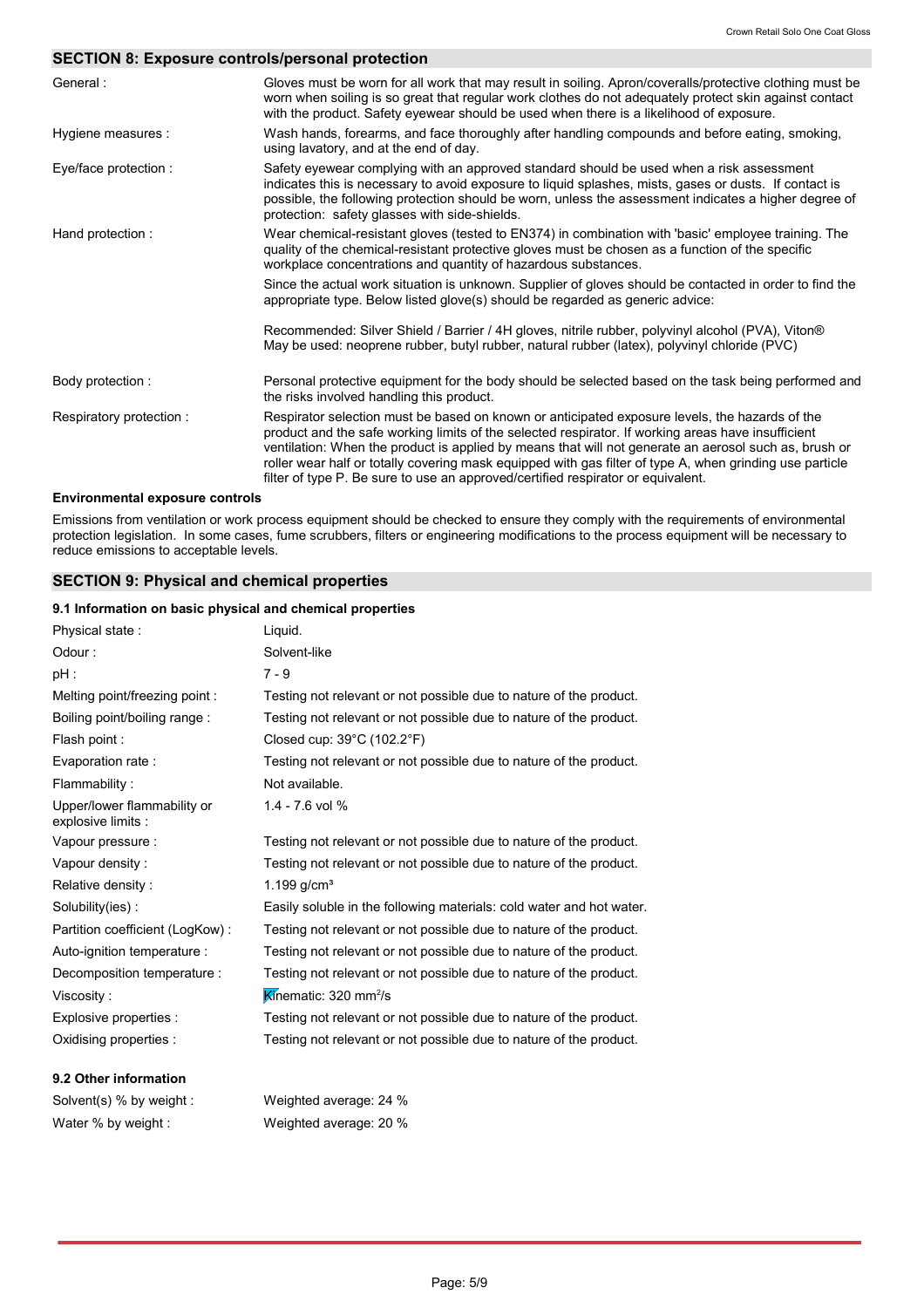### **SECTION 10: Stability and reactivity**

### **10.1 Reactivity**

No specific test data related to reactivity available for this product or its ingredients.

#### **10.2 Chemical stability**

The product is stable.

#### **10.3 Possibility of hazardous reactions**

Under normal conditions of storage and use, hazardous reactions will not occur.

#### **10.4 Conditions to avoid**

Avoid all possible sources of ignition (spark or flame). Do not pressurise, cut, weld, braze, solder, drill, grind or expose containers to heat or sources of ignition.

#### **10.5 Incompatible materials**

No specific data.

#### **10.6 Hazardous decomposition products**

When exposed to high temperatures (i.e. in case of fire) harmful decomposition products may be formed:

Decomposition products may include the following materials: carbon oxides metal oxide/oxides

#### **SECTION 11: Toxicological information**

### **11.1 Information on toxicological effects**

The product has been assessed following the conventional method and is classified for toxicological hazards accordingly. This takes into account, where known, delayed and immediate effects and also chronic effects of components from short term and long term exposure by oral, inhalation and dermal routes of exposure and eye contact.

Exposure to component solvent vapour concentrations in excess of the stated occupational exposure limit may result in adverse health effects such as mucous membrane and respiratory system irritation and adverse effects on the kidneys, liver and central nervous system. Symptoms and signs include headache, dizziness, fatigue, muscular weakness, drowsiness and, in extreme cases, loss of consciousness. Solvents may cause some of the above effects by absorption through the skin.

If splashed in the eyes, the liquid may cause irritation and reversible damage.

#### **Acute toxicity**

| Product/ingredient name                                                 | Result                                 | <b>Species</b> | Dose                     | <b>Exposure</b>          |
|-------------------------------------------------------------------------|----------------------------------------|----------------|--------------------------|--------------------------|
| titanium dioxide                                                        | <b>LC50 Inhalation Dusts and mists</b> | Rat            | $>6.8$ mg/l              | 4 hours                  |
|                                                                         | LD50 Dermal                            | Rabbit         | >5000 mg/kg              |                          |
|                                                                         | LD50 Oral                              | Rat            | >5000 mg/kg              | $\overline{\phantom{0}}$ |
| hydrocarbons, C9-C11, n-alkanes,<br>isoalkanes, cyclics, < 2% aromatics | LC50 Inhalation Vapour                 | Rat            | $8500 \,\mathrm{mq/m^3}$ | 4 hours                  |
|                                                                         | LD50 Oral                              | Rat            | $>6$ g/kg                |                          |
| hydrocarbons, C9-C11, n-alkanes,<br>isoalkanes, cyclics, <2% aromatics  | LD50 Oral                              | Rat            | >2000 mg/kg              |                          |
| trimethylolpropane                                                      | LD50 Oral                              | Rat            | 14100 mg/kg              | -                        |

**Acute toxicity estimates**

| Route                                             | <b>ATE value</b> |
|---------------------------------------------------|------------------|
| No known significant effects or critical hazards. |                  |

#### **Irritation/Corrosion**

| Product/ingredient name                                                                      | Result                                       | <b>Species</b>  | <b>Score</b> | <b>Exposure</b>                      |
|----------------------------------------------------------------------------------------------|----------------------------------------------|-----------------|--------------|--------------------------------------|
| l titanium dioxide<br>hydrocarbons, C9-C11, n-alkanes,<br>isoalkanes, cyclics, <2% aromatics | Skin - Mild irritant<br>Eyes - Mild irritant | Human<br>Rabbit |              | 72 hours 300 Micrograms Intermittent |

### **Mutagenic effects**

No known significant effects or critical hazards.

#### **Carcinogenicity**

No known significant effects or critical hazards.

### **Reproductive toxicity**

No known significant effects or critical hazards.

#### **Teratogenic effects**

No known significant effects or critical hazards.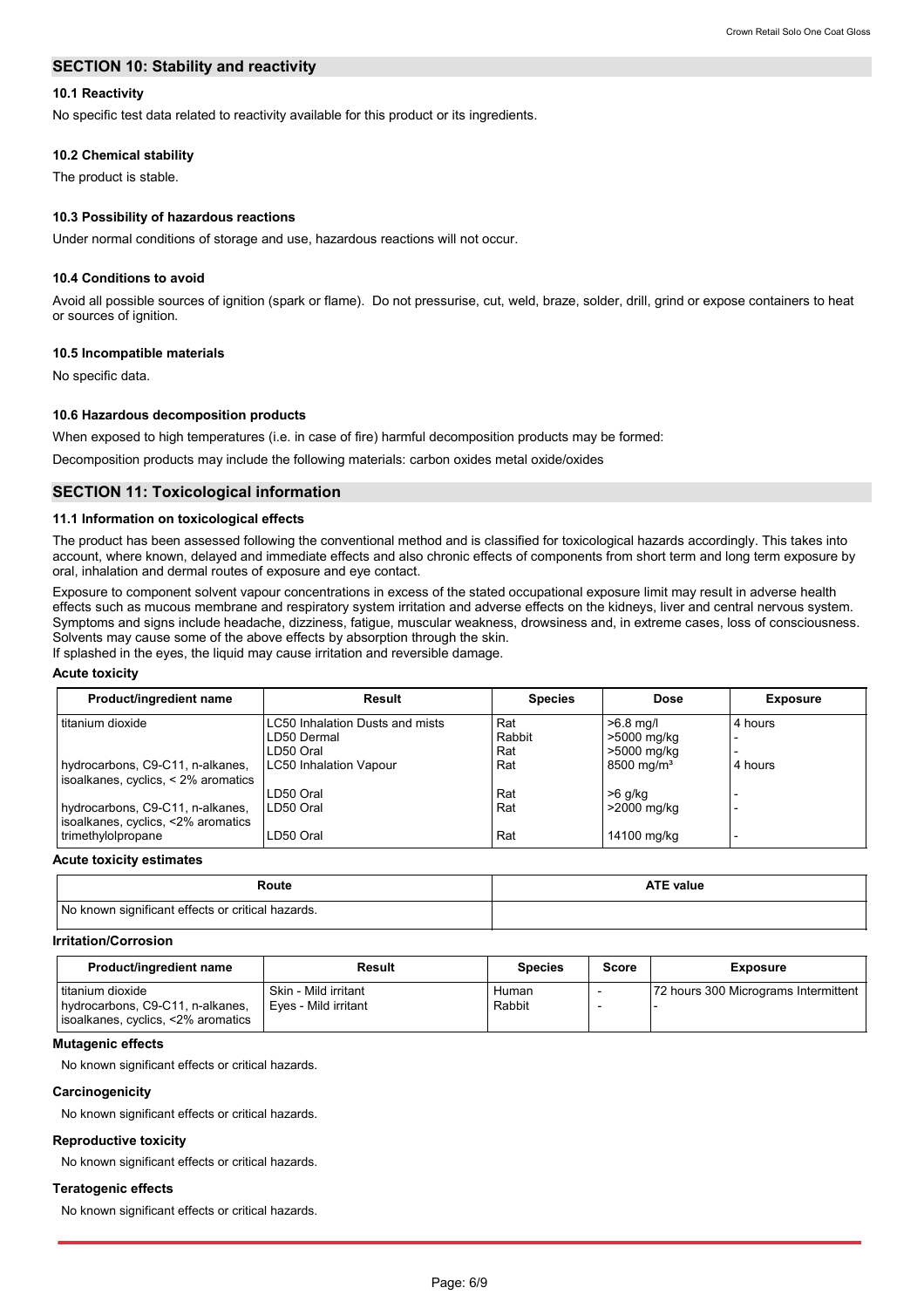# **SECTION 11: Toxicological information**

### **Specific target organ toxicity (single exposure)**

| Product/ingredient name                                              | Category   | <b>Route of exposure</b> | <b>Target organs</b> |
|----------------------------------------------------------------------|------------|--------------------------|----------------------|
| hydrocarbons, C9-C11, n-alkanes, isoalkanes, cyclics, < 2% aromatics | Category 3 |                          | Narcotic effects     |
| hydrocarbons, C9-C11, n-alkanes, isoalkanes, cyclics, <2% aromatics  | Category 3 |                          | Narcotic effects     |

### **Specific target organ toxicity (repeated exposure)**

Not available.

### **Aspiration hazard**

| <b>Product/ingredient name</b>                                       | Result                                |
|----------------------------------------------------------------------|---------------------------------------|
| hydrocarbons, C9-C11, n-alkanes, isoalkanes, cyclics, < 2% aromatics | <b>ASPIRATION HAZARD - Category 1</b> |
| hydrocarbons, C9-C11, n-alkanes, isoalkanes, cyclics, <2% aromatics  | <b>ASPIRATION HAZARD - Category 1</b> |

### **Information on likely routes of exposure**

Routes of entry anticipated: Oral, Dermal, Inhalation.

# **Potential chronic health effects**

| Product/ingredient name                                                            | Carcinogenic effects | Mutagenic effects | l Developmental effects | l Fertilitv effects |  |  |
|------------------------------------------------------------------------------------|----------------------|-------------------|-------------------------|---------------------|--|--|
| trimethylolpropane                                                                 |                      |                   |                         |                     |  |  |
| No additional known significant effects or critical hazards.<br>Other information: |                      |                   |                         |                     |  |  |

# **SECTION 12: Ecological information**

#### **12.1 Toxicity**

Do not allow to enter drains or watercourses.

| <b>Product/ingredient name</b> | Result                 | <b>Species</b> | Exposure |
|--------------------------------|------------------------|----------------|----------|
| titanium dioxide               | Acute LC50 $>100$ mg/l | Daphnia        | 48 hours |
|                                | Acute LC50 >100 mg/l   | Fish           | 96 hours |

### **12.2 Persistence and degradability**

| Product/ingredient name                                                | Test                                                                            | Result                   |                   | <b>Dose</b> |                         | <b>Inoculum</b> |
|------------------------------------------------------------------------|---------------------------------------------------------------------------------|--------------------------|-------------------|-------------|-------------------------|-----------------|
| hydrocarbons, C9-C11, n-alkanes,<br>isoalkanes, cyclics, <2% aromatics | OECD 301F Ready<br>Biodegradability -<br>Manometric<br><b>Respirometry Test</b> | 80 % - Readily - 28 days |                   |             |                         |                 |
| Product/ingredient name                                                | <b>Aquatic half-life</b>                                                        |                          | <b>Photolysis</b> |             | <b>Biodegradability</b> |                 |
| hydrocarbons, C9-C11, n-alkanes,<br>isoalkanes, cyclics, <2% aromatics |                                                                                 |                          |                   |             | Readily                 |                 |

### **12.3 Bioaccumulative potential**

| <b>Product/ingredient name</b>                                          | $LogP_{ow}$ | <b>BCF</b>  | <b>Potential</b> |
|-------------------------------------------------------------------------|-------------|-------------|------------------|
| hydrocarbons, C9-C11, n-alkanes, isoalkanes, cyclics, < 2%<br>aromatics | <b>.</b>    | $10 - 2500$ | high             |
| hydrocarbons, C9-C11, n-alkanes, isoalkanes, cyclics, <2%<br>aromatics  | $5 - 6.7$   | $10 - 2500$ | high             |
| trimethylolpropane                                                      | $-0.47$     |             | low              |

### **12.4 Mobility in soil**

| Soil/water partition coefficient | No known data avaliable in our database. |
|----------------------------------|------------------------------------------|
| ( $\mathsf{K}_{\mathsf{oc}}$ ) : |                                          |
| Mobility :                       | No known data avaliable in our database. |

### **12.5 Results of PBT and vPvB assessment**

This mixture does not contain any substances that are assessed to be a PBT or a vPvB.

### **12.6 Other adverse effects**

No known significant effects or critical hazards.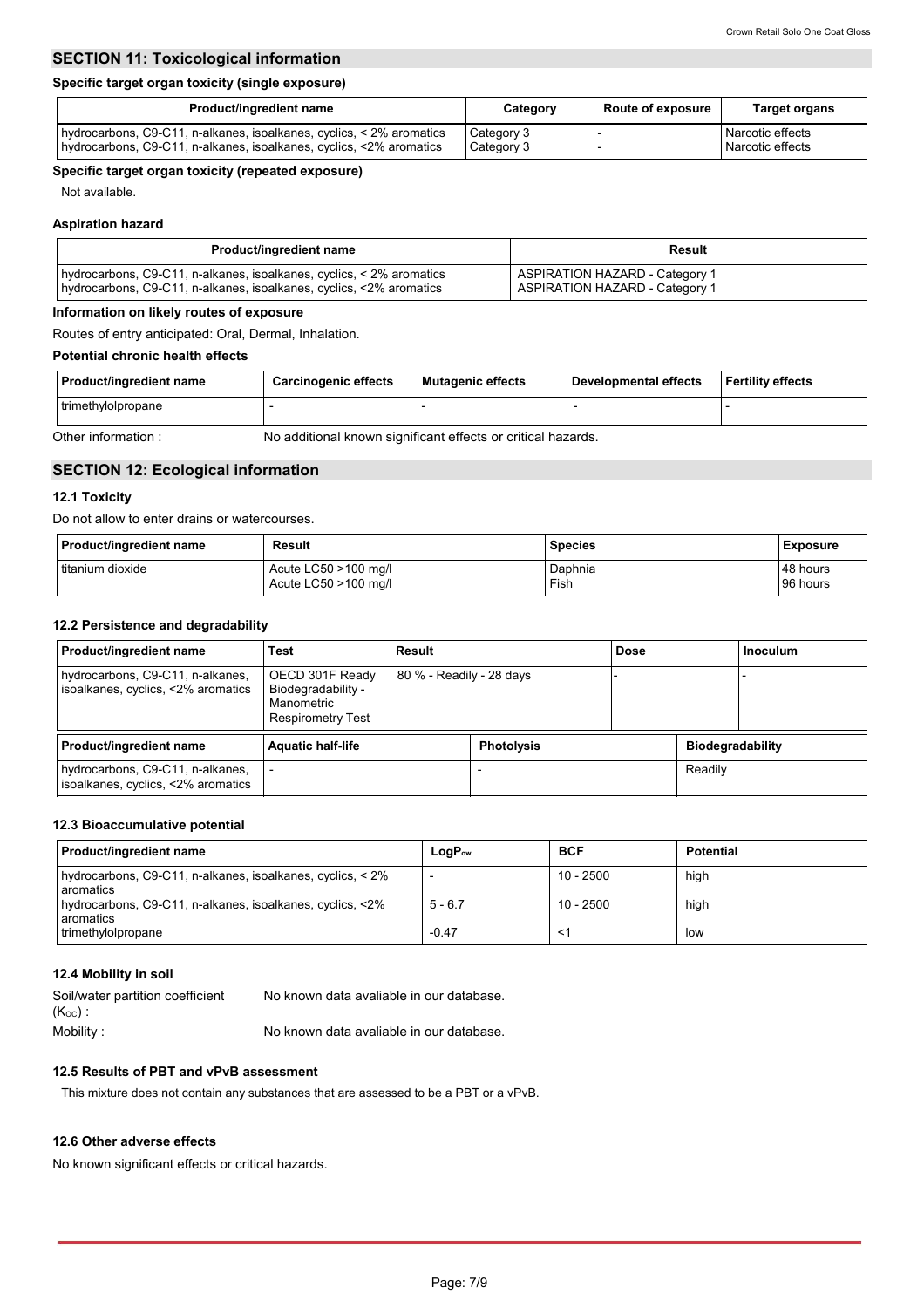### **SECTION 13: Disposal considerations**

#### **13.1 Waste treatment methods**

The generation of waste should be avoided or minimised wherever possible. Residues of the product is listed as hazardous waste. Dispose of according to all state and local applicable regulations. Waste should not be disposed of untreated to the sewer unless fully compliant with the requirements of all authorities with jurisdiction. Spillage, remains, discarded clothes and similar should be discarded in a fireproof container.

European waste catalogue (EWC) : 08 01 11\*

#### **Packaging**

Used containers, drained and/ or rigorously scraped out and containing dried residues of the supplied coating, are categorised as hazardous waste, with EWC code: 15 01 10\*.

If mixed with other wastes, the above waste code may not be applicable.

### **SECTION 14: Transport information**

Transport may take place according to national regulation or ADR for transport by road, RID for transport by train, IMDG for transport by sea, IATA for transport by air.

|                                | 14.1<br>UN no. | 14.2<br>Proper shipping name                                                        | 14.3<br>Transport hazard class(es) | 14.4<br>PG* | 14.5<br>Env* | <b>Additional information</b>                                                                                                                                                                  |
|--------------------------------|----------------|-------------------------------------------------------------------------------------|------------------------------------|-------------|--------------|------------------------------------------------------------------------------------------------------------------------------------------------------------------------------------------------|
| <b>ADR/RID</b><br><b>Class</b> | UN1263         | PAINT (hydrocarbons, C9-C11, n-<br>alkanes, isoalkanes, cyclics, < 2%<br>aromatics) | 3                                  | $\sqrt{11}$ | No.          | <b>Wiscous liquid exception</b><br>This class 3 viscous liquid is<br>not subject to regulation in<br>packagings up to 450 L<br>according to 2.2.3.1.5.1.<br>Tunnel code (D/E)                  |
| <b>IMDG</b><br><b>Class</b>    | UN1263         | PÁINT (hydrocarbons, C9-C11, n-<br>alkanes, isoalkanes, cyclics, < 2%<br>aromatics) | 3                                  | $\sqrt{11}$ | No.          | <b>Emergency schedules F-E.</b><br>S-A<br><b>Viscous liquid exception</b><br>This class 3 viscous liquid is<br>not subject to regulation in<br>packagings up to 450 L<br>according to 2.3.2.5. |
| <b>IATA</b><br><b>Class</b>    | UN1263         | PÁINT (hydrocarbons, C9-C11, n-<br>alkanes, isoalkanes, cyclics, < 2%<br>aromatics) | 3                                  |             | $No. -$      |                                                                                                                                                                                                |

PG\* : Packing group

Env.\* : Environmental hazards

#### **14.6 Special precautions for user**

**Transport within user's premises:** always transport in closed containers that are upright and secure. Ensure that persons transporting the product know what to do in the event of an accident or spillage.

### **14.7 Transport in bulk according to IMO instruments**

Not applicable.

### **SECTION 15: Regulatory information**

**15.1 Safety, health and environmental regulations/legislation specific for the substance or mixture**

EU Regulation (EC) No. 1907/2006 (REACH) Annex XIV - List of substances subject to authorisation - Substances of very high concern **Annex XIV**

None of the components are listed.

#### **Substances of very high concern**

None of the components are listed.

Not applicable. Annex XVII - Restrictions on the manufacture, placing on the market and use of certain dangerous substances, mixtures and articles

#### **Other EU regulations**

This product is controlled under the Seveso III Directive.

#### **Seveso category**

P5c: Flammable liquids 2 and 3 not falling under P5a or P5b

#### **National regulations**

#### **15.2 Chemical safety assessment**

This product contains substances for which Chemical Safety Assessments are still required.